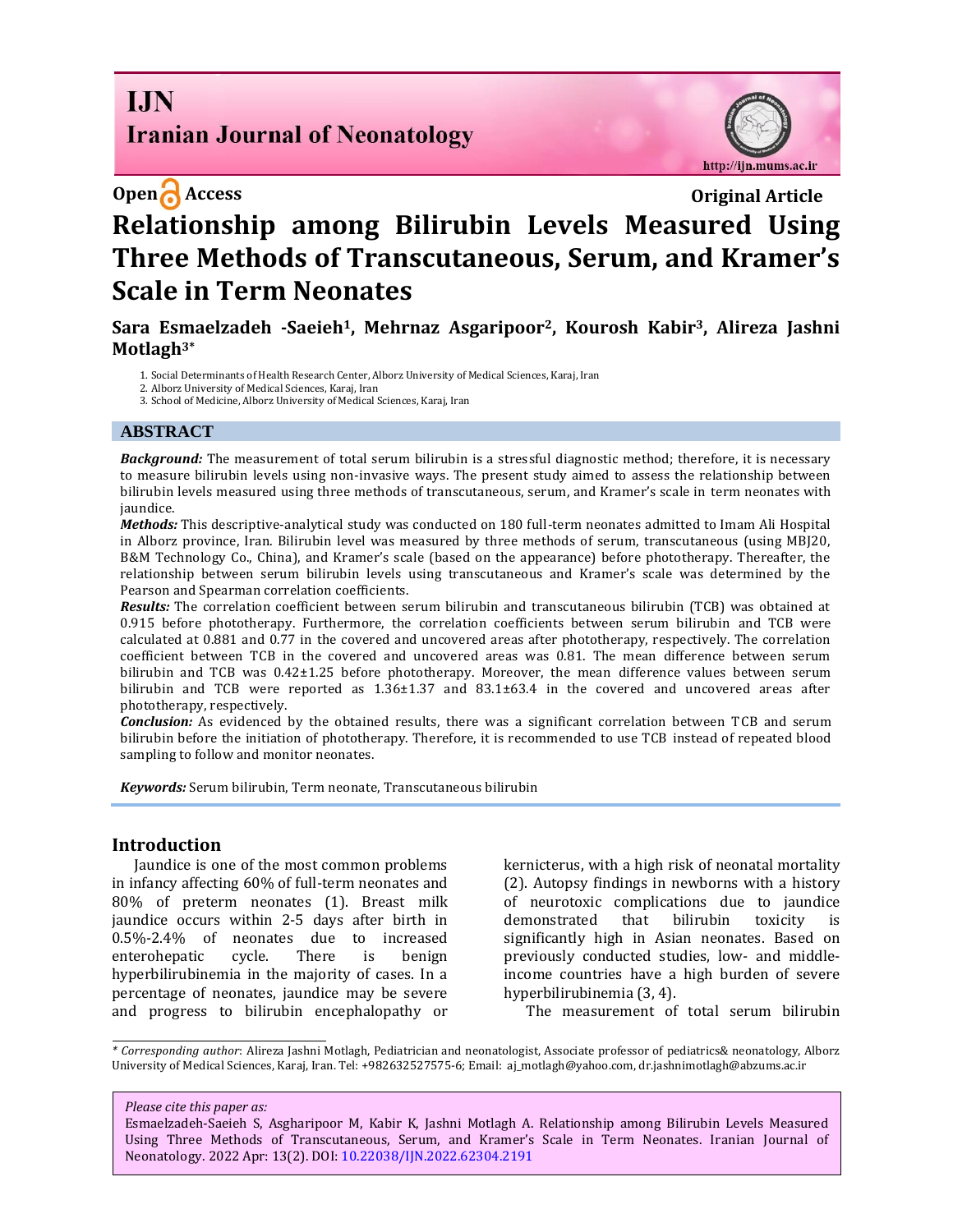(TSB) is a stressful diagnostic method which enhances the risk of infection in neonates. The heel prick test is one of the most common and painful methods for the measurement of TSB; nonetheless, in this study, intravenous (IV) blood samples were taken, which apart from pain, can lead to osteomyelitis in neonates and needle stick injury in health care providers.

Therefore, the recent technology has advanced to the point where bilirubin levels can be non-invasively measured through the skin. Transcutaneous bilirubinometry is a simple, noninvasive, painless, and safe technique to rapidly estimate bilirubin levels. Despite the widespread use of transcutaneous bilirubinometry as a valid method in bilirubin screening, there is still controversy over the accuracy of the results (5).

Some studies pointed to a correlation between serum bilirubin and transcutaneous bilirubin (TCB) in term and preterm neonates after phototherapy, and other studies suggested that this correlation is very strong in term neonates. Nevertheless, the measurement of serum bilirubin is still a gold standard for the diagnosis of hyperbilirubinemia. Furthermore, depending on the conditions of laboratories and hospitals, the test result may be prepared very late and more time may be lost (6).

Studies indicated a linear relationship between the serum and transcutaneous bilirubinometry methods (7-9). In addition, monitoring bilirubin levels and changes in the skin is suitable for neonatal screening (7). Some studies suggested that transcutaneous bilirubinometry is only sensitive in some races and geographical areas; however, various studies suggested that this method can be used for all races. Therefore, the intermittent monitoring of blood bilirubin levels in high-risk neonates is necessary due to the need to take timely actions against the bilirubin increase (10).

Furthermore, due to the difficulty in blood sampling in neonates and its painful process, the use of transcutaneous bilirubinometry seems reasonable. Nevertheless, since various climatic conditions and demographic characteristics of each region affect the efficiency and accuracy of the transcutaneous method, it seems essential to make a comparison among serum, transcutaneous, and clinical methods of bilirubin measurement (11). In light of the aforementioned issues, the present study aimed to assess the relationship among bilirubin levels measured using three methods of transcutaneous, serum, and Kramer's scale in term neonates with jaundice.

# **Methods**

The present cross-sectional study was conducted on 180 neonates with jaundice who were clinically indicated for bilirubinometry and phototherapy. This study was performed in Imam Ali Hospital, Alborz province, Iran, which is a neonatal referral center, from October 2018 to September 2019. The inclusion criteria were as follows: neonates with indirect hyperbilirubinemia (>15) who were admitted to the hospital to control jaundice and received phototherapy based on the diagnosis of a pediatrician, gestational age over 37 weeks, and postpartum age up to 28 days. On the other hand, the exclusion criteria were direct hyperbilirubinemia, sepsis, congenital anomalies, edema, hemangioma or ecchymosis of the skin, previous history of phototherapy, blood transfusion, and maternal dissatisfaction. The convenience sampling method was performed until the completion of the sample size.

The consent form was obtained from the parents after presenting the study aims and in case of willingness to participate in the study; thereafter, eligible neonates entered the study. Firstly, the demographic information form, including the neonate's age on admission, weight at referral, weight at birth, gestational age, and gender, was completed.

Transcutaneous bilirubinometry was performed in two places (i.e., the upper part of the forehead and glabella that are not covered during phototherapy) using MBJ20 (B&M Technology Co., China) by a trained individual in this field and based on the manufacturer's instructions. Finally, the relevant values were recorded.

Regarding the use of MBJ20, the optical head was placed gently and tangentially on the neonate's skin and mildly pressed. Following that, the measurement was over after 3 to 4 sec, and the bilirubin level appeared in mg/dl on a liquidcrystal display screen and was recorded. Serum bilirubin levels were obtained by IV blood sampling of neonates and sent to the laboratory of Imam Ali Hospital. Individuals working in the laboratory who measured serum bilirubin were completely unaware of the bilirubin levels illustrated by Bilicheck. Regarding identical testing and removal of confounding factors, all the samples were sent to the laboratory of Imam Ali Hospital.

The TCB was first measured upon admission, before phototherapy, and 12-40 h after phototherapy to evaluate the effect of phototherapy on the accuracy of Bilicheck. After serum sampling, TCB was measured and recorded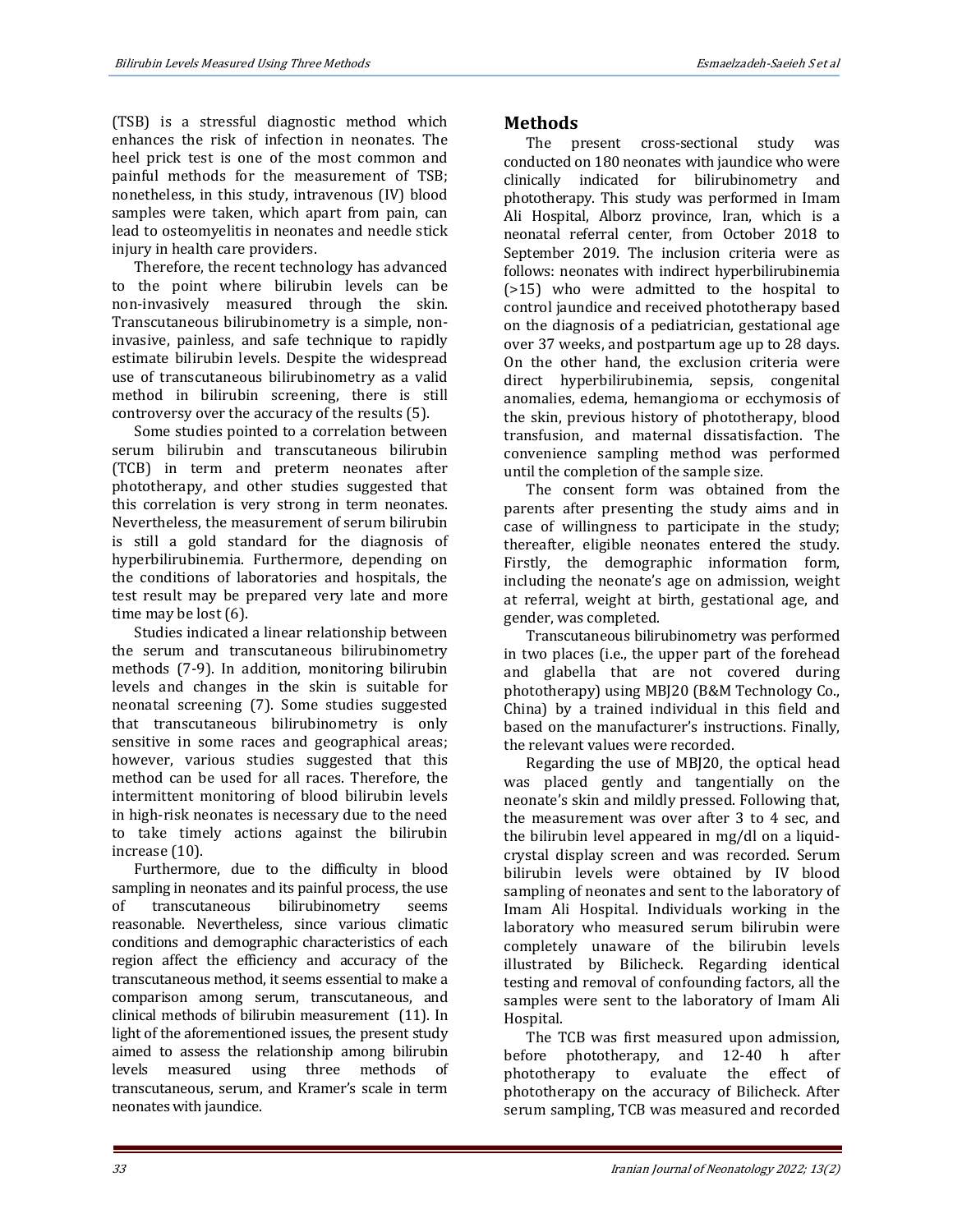according to the aforementioned method. The maximum time between TCB and serum bilirubin after phototherapy was 10 min. The clinical evaluation was carried out by a physician or nurse before phototherapy while the neonate was naked. Based on Kramer's law, the area of the neonate's body which was yellow was recorded in the relevant questionnaire.

G\*Power software (version 3.1.9.4) was used to determine the sample size. The sample size was estimated at 176 subjects based on  $\alpha$ =5% (type I error rate),  $β = 20%$  (Type II error rate), and a 21% expected correlation coefficient. Finally, a total of 180 newborns entered the study.

#### *Data Analysis*

Regarding statistical analysis, the data were entered in SPSS software (version 22). Mean and standard deviation were calculated for quantitative variables. Furthermore, frequency and percentage were used for qualitative variables. The Pearson and Spearman correlation coefficients were applied to determine the relationship among three methods of clinical evaluation, TCB, and serum bilirubin.

the Ethics Committee of Alborz University of Medical Sciences (code: IR.ABZUMS.REC.1397.157). The researcher explained the study aims to all the participants and obtained informed consent. The participants were assured of information confidentiality in all stages of the study, and all rights of the participants were reserved.

### **Results**

The demographic characteristics of the neonates, as well as blood group and RH of neonate and their mothers, are presented in tables 1 and 2.

The results of the Pearson correlation test illustrated a significant relationship between TCB and serum bilirubin levels before and after phototherapy (Table 3).

Kramer's law (Figure1) was used to determine bilirubin levels based on clinical signs. The Spearman correlation coefficient between serum bilirubin and clinical examination before phototherapy was calculated to be 0.649, indicating a correlation between clinical examination and serum bilirubin (Table 3).

# *Ethical Considerations*

The present study was a proposal approved by

The accuracy of clinical examination before the initiation of phototherapy was 43.8% (Table 4 and Figure 2).

 **Table 1.** Baseline characteristics of neonates in the study

| Gender                                   | n(%)          |
|------------------------------------------|---------------|
| Male                                     | 104 (57.8)    |
| Female                                   | 76 (42.2)     |
| Type of birth                            |               |
| Normal vaginal delivery                  | 91 (50.6)     |
| Cesarean section                         | 89 (49.4)     |
| Phototherapy type                        |               |
| Single                                   | 14 (7.8)      |
| Double                                   | 19 (10.6)     |
| Intensive                                | 147 (81.7)    |
| Glucose-6-phosphate dehydrogenase        |               |
| Sufficient                               | 168 (93.3)    |
| Insufficient                             | 12(6.6)       |
| Mean±Standard deviation                  |               |
| Weight of hospitalization (g)            | 3182.2±473.8  |
| Weight of birth (g)                      | 3238±460.8    |
| Gestational age of birth (week)          | 38±0.93       |
| Gestational age of hospitalization (day) | $4.7 \pm 1.6$ |

**Table 2.** Blood group and Rh of neonates and their mothers

|         |           | Mothers' blood groups |            |          |        |          | Total  |         |     |          |  |
|---------|-----------|-----------------------|------------|----------|--------|----------|--------|---------|-----|----------|--|
|         |           | 0+                    | $\Omega$ - | A+       | A-     | $B+$     | $B -$  | $AB+$   | AB- |          |  |
|         | $0+$      | 26(14.4)              | 2(1.1)     | 8(4.4)   |        | 6(3.3)   |        | 1(0.5)  |     | 43(23.8) |  |
|         | $\Omega$  | 3(1.6)                | 3(1.6)     | 1(0.5)   |        | 1(0.5)   |        |         |     | 8(4.4)   |  |
|         | A+        | 25(13.8)              | 1(0.5)     | 30(16.6) | 2(1.1) | 3(1.6)   |        |         | 0   | 66(36.6) |  |
| Neonate | A-        | 2(1.1)                |            | 1(0.5)   | 1(0.5) |          |        |         |     | 5(2.7)   |  |
| blood   | $B+$      | 25(13.8)              | $\bf{0}$   | 4(2.2)   |        | 7(3.8)   | 5(2.7) | 2(1.1)  |     | 43(23.8) |  |
| group   | <b>B-</b> | U                     | 0          |          |        | 1(0.5)   | 1(0.5) |         | 0   | 2(1.1)   |  |
|         | AB+       |                       | 0          | 6(3.3)   |        | 3(1.6)   |        | 2(1.1)  |     | 11(6.1)  |  |
|         | AB-       |                       |            | 1(0.5)   |        | 1(0.5)   |        |         |     | 2(1.1)   |  |
|         | Total     | 81(45)                | 7(3.8)     | 51(28.3) | 3(1.6) | 22(12.2) | 6(3.3) | 10(5.5) |     | 180(100) |  |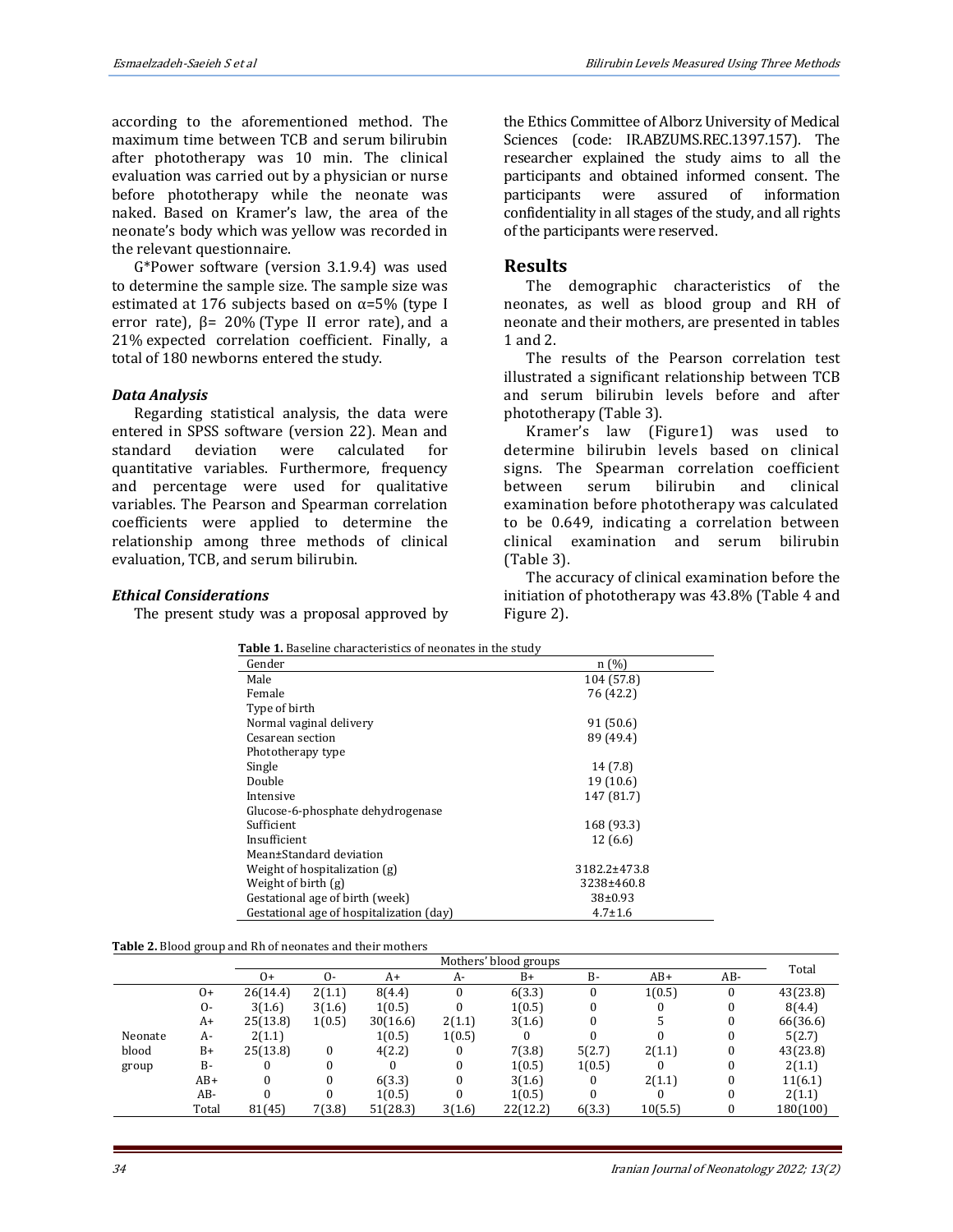|                                     | Mean±Standard deviation  | Serum bilirubin | Mean difference | P-value |      |
|-------------------------------------|--------------------------|-----------------|-----------------|---------|------|
|                                     | Transcutaneous bilirubin |                 |                 |         |      |
| Before phototherapy                 | $16.7 \pm 2.8$           | $17.14 \pm 3.1$ | $0.42 \pm 1.25$ | 0.001   | 0.91 |
| After phototherapy (covered area)   | $10.9 \pm 2.8$           | $12.3 \pm 2.7$  | $1.36 \pm 1.37$ | 0.001   | 0.88 |
| After phototherapy (uncovered area) | $7.6 \pm 2.6$            | $12.3 \pm 2.7$  | $4.63 \pm 1.83$ | 0.001   | 0.77 |
|                                     |                          |                 |                 |         |      |





**Figure 1.** Kramer's law

| Table 4. Clinical estimation of bilirubin and relationship between serum bilirubin level and apparent diagnosis of bilirubin |  |
|------------------------------------------------------------------------------------------------------------------------------|--|
|------------------------------------------------------------------------------------------------------------------------------|--|

| Total<br>N(% | Incorrect | Correct   | Kramer's references             |
|--------------|-----------|-----------|---------------------------------|
| 5(2.7)       |           |           | Head and neck: 4-8              |
| 38(21.1)     | 32        | 6         | Upper body: 5-12                |
| 65 (36.1)    | 32        | 33        | Lower body: 8-16                |
| 63 (35)      | 33        | 30        | Forearm and foot: 11-18         |
| 9(5)         |           | 9         | Palms and soles: Higher than 18 |
| 180 (100)    | 101(56.1) | 79 (43.8) | Total                           |
|              |           | 0.004     | P-value*                        |
|              |           | 0.649     |                                 |

\*Spearman correlation coefficient



**Figure 2.** Scatter Diagram of correlation between transcutaneous bilirubin and serum bilirubin in un-covered region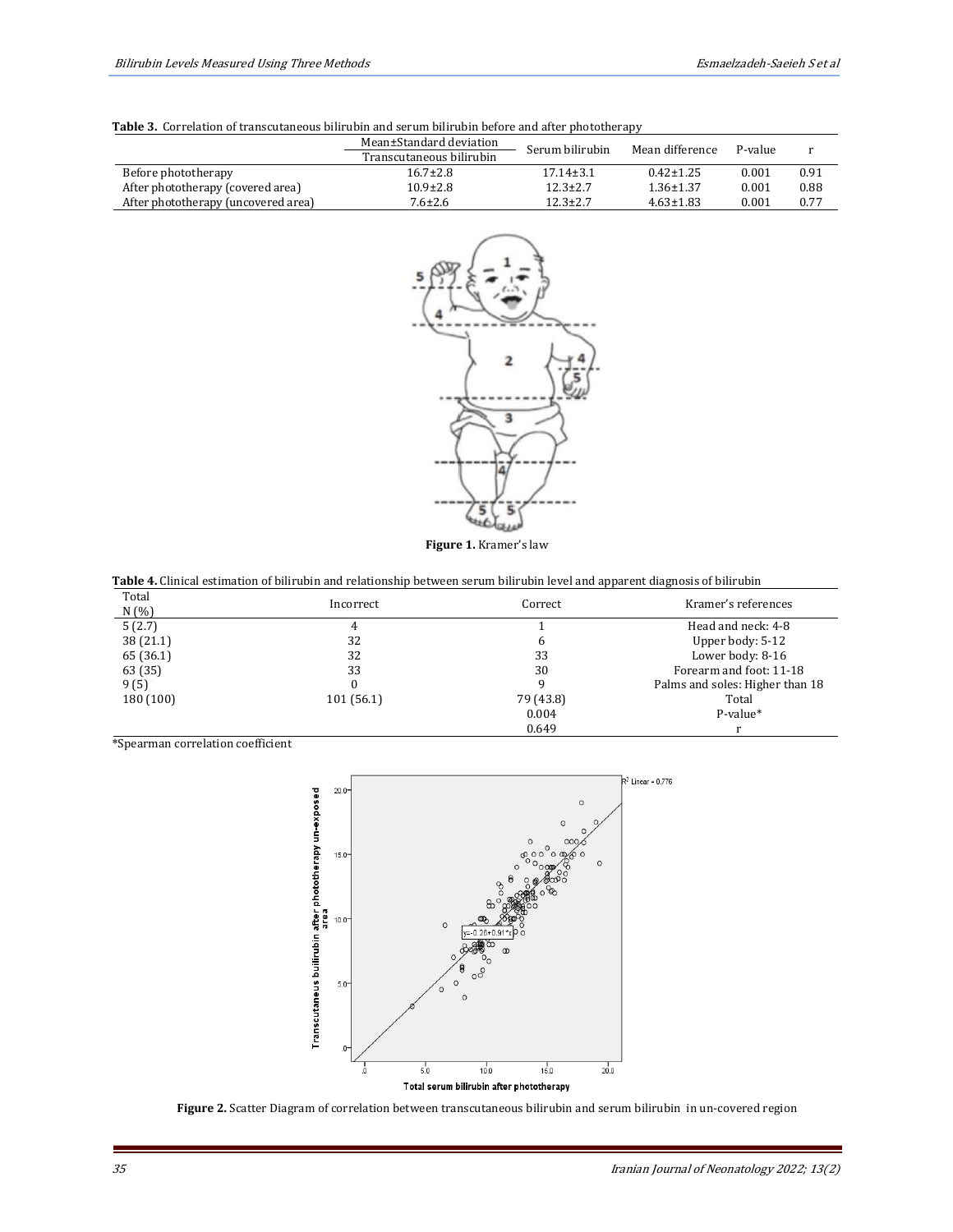# **Discussion**

In agreement with the results of most studies, in this research, 57.8% of neonates with jaundice were male. In a study performed by Yang et al., 58% of neonates with jaundice were male (12). This contradiction may be due to the higher prevalence of glucose-6-phosphate dehydrogenase (G6PD) in male newborns and the fact that the male gender is a major risk factor for jaundice. In a study performed in Shiraz, 27.5% of participants had a cesarean section (CS), and the rest had a normal vaginal delivery (2). In the present study, the prevalence of G6PD deficiency was 6.6%. Nonetheless, it was reported to be 25% in a study carried out in Shiraz. In the present study, 49.4% of deliveries were CS. However, in the study conducted by Young et al., 70% of neonates were born through CS.

Based on the results, there was a correlation between TCB in the covered area and serum bilirubin before and during phototherapy in term neonates with jaundice. The correlation coefficient was affected after phototherapy and was slightly decreased.

A study carried out by Radfer et al. at Shahid Beheshti University, Tehran, Iran, on 134 full-term neonates and 36 preterm neonates demonstrated a strong correlation (r=0.929) between the serum bilirubin and Bilicheck. The correlation coefficients after phototherapy in the covered areas among term and preterm neonates were 0.921 and 0.88, respectively. These correlation coefficients in the uncovered areas were 0.666 and 0.75 in term and preterm neonates, respectively (13). The results of the aforementioned study are in agreement with those obtained in the present research in terms of the correlation between serum bilirubin and TCB.

Yang et al. in Taiwan assessed TCB and serum bilirubin levels in 52 full-term neonates and 56 near-term neonates receiving phototherapy. The correlation coefficient between serum bilirubin and TCB during 1-6 days since the start of phototherapy was still reasonably high and within 0.9-0.75. It was suggested to reduce blood sampling and use transcutaneous bilirubinometry as a viable method for term and preterm neonates undergoing phototherapy (12).

Raba et al. (2020) observed a strong correlation between TCB and serum bilirubin before phototherapy which exists after at least 24 h of phototherapy. Nevertheless, this correlation is much weaker in the area exposed to phototherapy, as compared to that in the covered area (14).

A study by Arman et al. was performed on 99 neonates with a gestational age of fewer than 34 weeks. They measured serum bilirubin and TCB simultaneously before phototherapy, during phototherapy, and 24 h after the discontinuation of phototherapy. The TSB had a significant relationship with TCB before, during, and after phototherapy (15).

Yu Zhang et al. in a review article and a metaanalysis of 14 studies compared TCB and serum bilirubin in term or near-term neonates during or after phototherapy. In the stated study, the correlation coefficients were 0.71, 0.65, 0.70, and 0.64 in the covered areas, uncovered areas, forehead, and sternum, respectively. As evidenced by the results, there was a moderate correlation between TCB and serum bilirubin levels during phototherapy and short recovery after the discontinuation of phototherapy. The referred study indicated that TCB has a similar predictive value, in comparison with serum bilirubin, and both of them can be used to detect hyperbilirubinemia (16).

Reacher et al. (2014) evaluated the association between TCB and serum bilirubin in neonates with jaundice before and after phototherapy. The correlation coefficient between TCB and serum bilirubin was 0.72. Furthermore, this correlation was low during the first 8 h of phototherapy; nonetheless, after that, the correlation reached 0.65-0.8. The results of the stated study pointed to a good correlation between TCB and TSB at 8 h after phototherapy (17).

Some studies do not allow the use of transcutaneous bilirubinometry during phototherapy. A study by Morley et al. was conducted on neonates born at 34-41 weeks gestation with jaundice under phototherapy. A small area of sternal skin was covered by common light-resistant patches. Serum bilirubin levels were measured four times in the covered area. Receiving phototherapy lasted for 25.3±4.4 h. Bland-Altman plots displayed a weak correlation between serum bilirubin and TCB and did not recommend the use of TCB (18).

One study reported that the level of TCB is higher than serum bilirubin, and these differences were due to the type of Bilicheck used in the study, being term and preterm, and the interval between blood sampling for serum bilirubin and TCB. The bilirubin in the transcutaneous method is estimated to be higher than that of the serum method and will expose preterm neonates to excessive phototherapy (19).

The results of the present study also pointed to a correlation coefficient of 0.64 between serum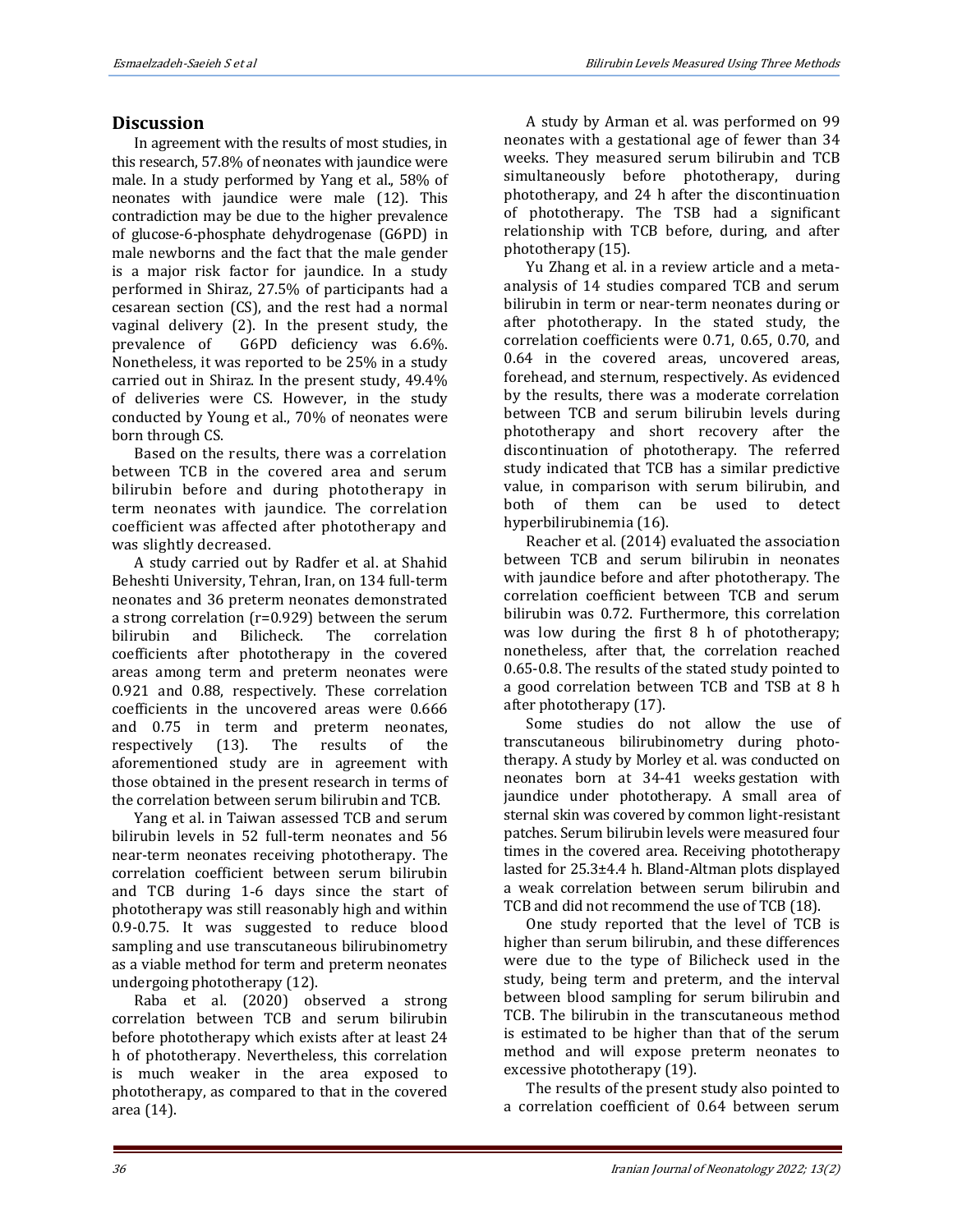bilirubin and Kramer's law. Apriliaz et al. (2017) reported a sensitivity of 92.76%, specificity of 89.47%, and accuracy of 86.27% for Kramer's law in the assessment of neonatal jaundice (20). In this study, the accuracy of Kramer's law before the initiation of phototherapy was 43.8%. Varughese PM (2019) carried out a study on 450 newborns over 34 weeks of gestation to compare Kramer's law and transcutaneous bilirubinometry and determine their associations with serum bilirubin. The results of the referred study demonstrated that TCB levels were closer to serum bilirubin levels than Kramer's law (21).

#### *Study Limitations*

Among the notable limitations of this study, we can refer to the measurement of TCB upon admission and the long interval between sending the results of initial serum tests which was unavoidable.

# **Conclusion**

As evidenced by the results of the present study, there was a strong correlation between TCB in the forehead and serum bilirubin before the initiation of phototherapy. Nevertheless, this correlation decreased after phototherapy and was low in the covered area. Therefore, due to the appropriate correlation between TCB in the forehead and serum bilirubin before starting phototherapy, transcutaneous bilirubinometry can be used instead of repeated blood sampling to follow and monitor neonates. However, the final decision to discontinue phototherapy should be made using accurate serum bilirubin due to the lower estimate of serum bilirubin.

# **Acknowledgments**

The researcher hereby thanks the authorities in the Development and Research Unit of Kamali Hospital for thier support and cooperation.

# **Conflicts of interest**

The authors declare that they have no competing interests.

### **Funding**

The study is financially supported by Alborz University of Medical Sciences in Iran.

### **References**

1. Brits H, Adendorff J, Huisamen D, Beukes D, Botha K, Herbst H, Joubert G. The prevalence of neonatal jaundice and risk factors in healthy term neonates at National District Hospital in Bloemfontein. Afr J Prm Health Care Fam Med. 2018;10(1):e1-e6.

- 2. Najib KS, Saki F, Hemmati F, Inaloo S. Incidence, risk factors and causes of severe neonatal hyperbilirubinemia in the South of iran (fars province). Iran Red Crescent Med J. 2013;15(3):260-3.
- 3. Olusanya BO, Osibanjo FB, Slusher TM. Risk factors for severe neonatal hyperbilirubinemia in low and middle-income countries: a systematic review and meta-analysis. PloS One. 2015;10(2):e0117229.
- 4. Orimadegun AE, Ojebiyi AO. Primary health workers' knowledge and practices relating to neonatal jaundice in Ibadan, Nigeria. Afr J Prim Health Care Fam Med. 2017;9(1):e1-e7.
- 5. Mahram M, Oveisi S, Jaberi N. Trans-cutaneous bilirubinometery versus serum bilirubin in neonatal jaundice. Acta Med Iran. 2015;53(12):764-9.
- 6. Samanta S, Tan M, Kissack C, Nayak S, Chittick R, Yoxall CW. The value of Bilicheck as a screening tool for neonatal jaundice in term and near-term babies. Acta Paediatr. 2004;93(11):1486-90.
- 7. Sajjadian N, Shajari H, Saalehi Z, Esphahani F, Taheri PA. Transcutaneous bilirubin measurement in preterm neonates. Acta Med Iran. 2012:765-70.
- 8. Cucuy M, Juster-Reicher A, Flidel O, Shinwell E. Correlation between transcutaneous and serum bilirubin in preterm infants before, during, and after phototherapy. J Matern -Fetal Neonatal Med. 2018;31(10):1323-6.
- 9. Mansouri M, Mahmoodnejad A, Taghizadeh Sarvestani R, Gharibi F. A comparison between transcutaneous bilirubin (TCB) and total serum bilirubin (TSB) measurements in term neonates. Int J Pediatr. 2015;3(3.1):633-41.
- 10. Ebbesen F, Hansen TW, Maisels MJ. Update on phototherapy in jaundiced neonates. Curr Pediatr Rev. 2017;13(3):176-80.
- 11. Khoshdel A, Khalili Boroujeni T, Nourbakhsh SM, Kasiri K. Correlation of transcutaneous and serum bilirubin levels in infants with neonatal jaundice hospitalized in Hajar Hospital in Shahrekord. Pajoohande. 2013;18(4):189-194.
- 12. Yang ST, Liu FC, Chen HL. Comparison of transcutaneous and serum bilirubin before, under, and after phototherapy in term and late-preterm infants. Kaohsiung J Med Sci. 2019;35(11):715-24.
- 13. Radfar M, Hashemieh M, Shirvani F, Madani R. Transcutaneous bilirubinometry in preterm and term newborn infants before and during phototherapy. Arch Iran Med. 2016;19(5):323-8.
- 14. Raba AA, O'Sullivan A, Miletin J. Transcutaneous bilirubinometry during and after phototherapy in preterm infants: a prospective observational study. BMJ Paediatr Open. 2020;4(1):e000681.
- 15. Arman D, Topcuoğlu S, Gürsoy T, Ovalı F, Karatekin G. The accuracy of transcutaneous bilirubinometry in preterm infants. J Pediatr. 2020;40(2):212-8.
- 16. Yu ZB, Han SP, Chen C. Bilirubin nomograms for identification of neonatal hyperbilirubinemia in healthy term and late-preterm infants: a systematic review and meta-analysis. World J Clin Pediatr. 2014;10(3):211-8.